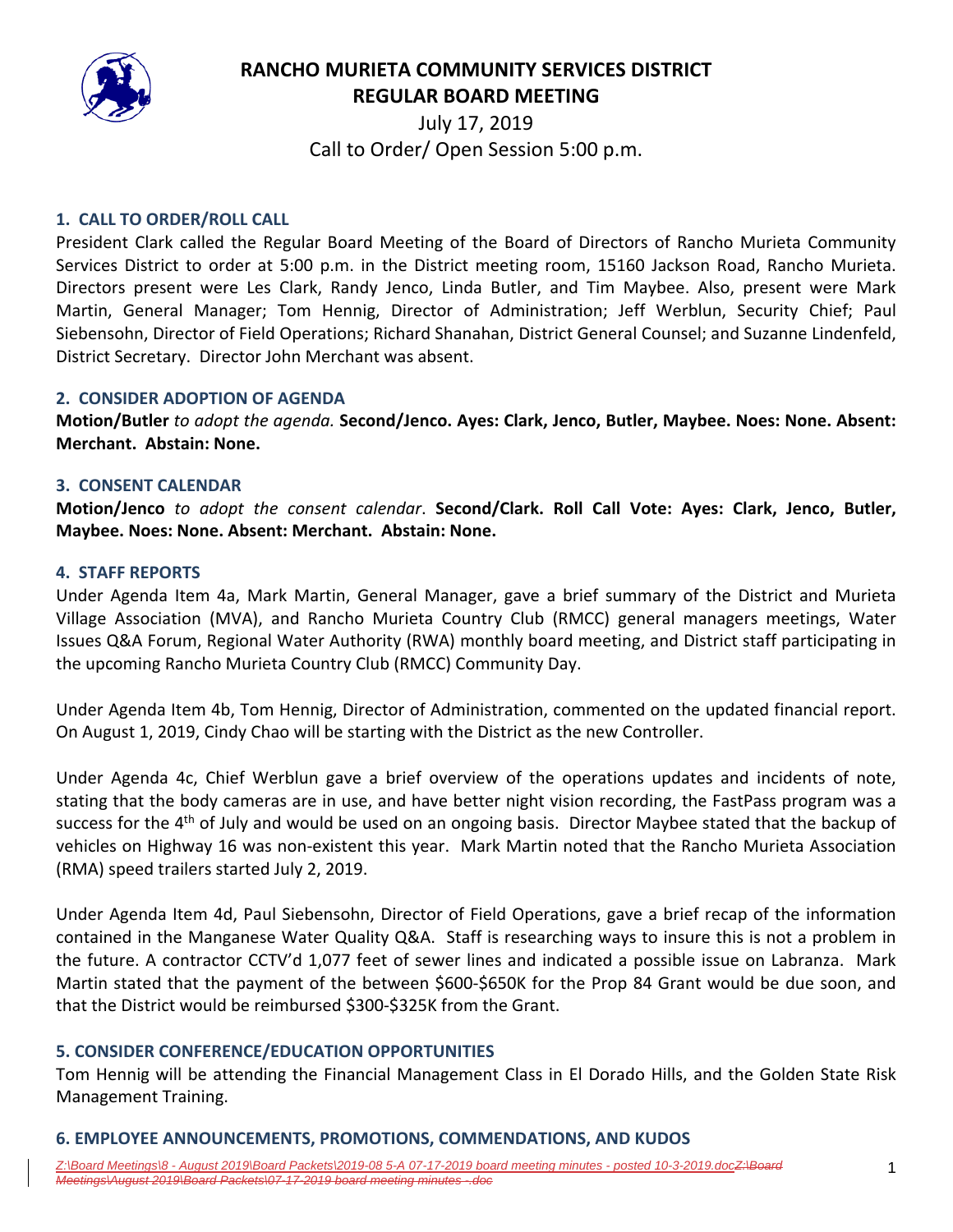Mark Martin said thank you to all staff for their efforts, Chief Werblun for his efforts on 4th of July FastPass and Paul for his work at the water forum. President Clark thanked the staff for their work getting the packet out for tonight's meeting.

# **7. REVIEW APRIL 2019 BOARD/COMMITTEE MEETING DATES/TIMES**

No discussion.

**8. CORRESPONDENCE**

None

**9. COMMENTS FROM THE PUBLIC**  None.

## **10. DISCUSS WATER QUALITY ISSUES AND CONSIDER CUSTOMER REBATE OF WATER SERVICE CHARGES**

Paul Siebensohn, Director of Field Operations, gave brief update on the water quality issues. Mark Martin, General Manager, gave a brief summary of the recommendation to have a one‐time rebate to all customers due to the June water issues. The rebate would be approximately \$7.00 per residence, costing the District roughly \$18‐\$20K.

Motion/Clark to approve a one-time rebate to all customer of \$7.00 to customers due to the water quality *issue in June 2019.* **Second/ Maybee. Ayes: Clark, Jenco, Butler, Maybee. Noes: None. Absent: Merchant. Abstain: None.** 

## **11. RECEIVE PUN GROUP FINANCIAL REPORT PRESENTATION**

Vanessa Burke, Pun Group, gave a PowerPoint presentation on their findings of the financials analysis. Areas covered include Human Resources and Payroll, Financial Processes and Policies, Financial System Integration, and Financial and Other Reporting. A question and answer period followed. Ms. Burke thanked District staff for all their assistance.

# **12. DISCUSS PUN FINANCIAL GROUP RESPORT RECOMMENDATIONS AND POTENTIAL PROPOSAL FOR IMPLEMENTATION OF RECOMMENDATIONS**

Tom Hennig, Director of Administration, asked the Board to provide direction on next steps. Mr. Hennig stated that staff has already started to implement some of the recommendations. After a discussion, the Board, by consensus, agreed to have staff research the costs involved in for each recommendation and bring it to the Finance Committee for discussion.

Director Butler commented on the need for policy and process to be in place.

## **13. CONSIDER ADOPTION OF ORDINANCE 02019‐02 APPROVING RECYCLED WATER INSTALLATION FEE AND ADOPTING DISTRICT CODE CHAPTER 17, SECTION 7.04 INSTALLATION FEE**

Mark Martin, General Manager, gave a brief summary of the recommendation to adopt Ordinance O2019‐02 regarding recycled water installation fee and adopting District Code Chapter 17, Section 7.04 Installation Fee.

Motion/Clark to acknowledge the Second reading of Ordinance O2019-02 and adopt Ordinance O2019-02, an *Ordinance 02019‐02 Approving Recycled Water Installation Fee and Adopting District Code Chapter 17, Section 7.04 Installation Fee*. **Second/Maybee. Roll Call Vote: Ayes: Clark, Jenco, Butler, Maybee. Noes: None. Absent: Merchant. Abstain: None.**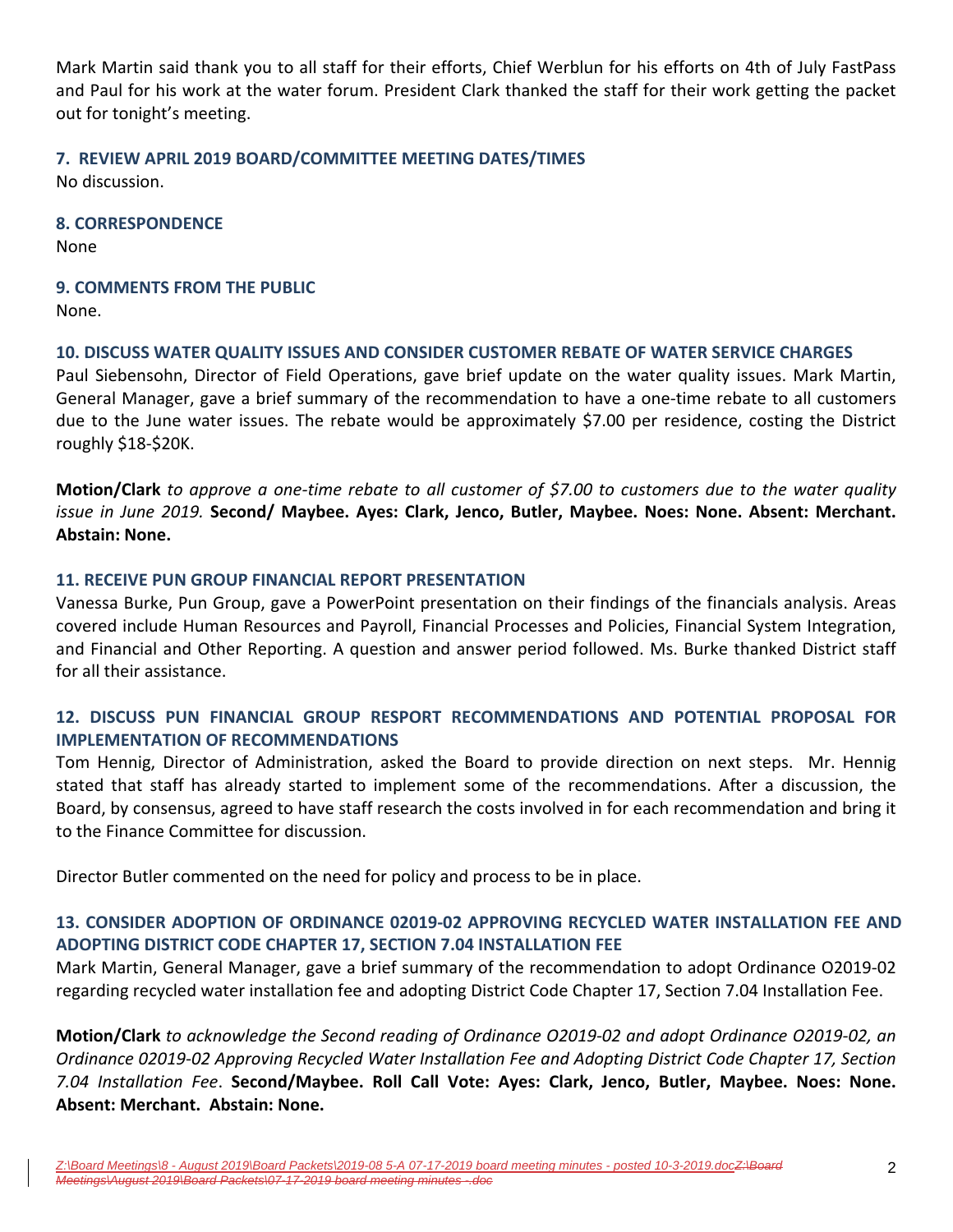**14. CONSIDER ADOPTION OF RESOLUTION R2019‐06 APPROVING THREE QUITCLAIM DEED TO COSUMNES RIVER LAND, LLC CONCERNING EASEMENTS, ACCEPTING THREE GRANTS OF EASEMENT FROM COSUMNES RIVER LANDS, LLC., AND ACCEPTING GRANT OF EASEMENT FROM MURIETA CLUB PROPERTIES, LLC**

Mark Martin, General Manager, gave a brief summary of the recommendation to adopt Resolution R2019‐06 Approving Three Quitclaim Deeds to Cosumnes Riverland, LLC Concerning Easements, Accepting Three Grants of Easement from Cosumnes River Land, LLC and Accepting Grant of Easement from Murieta Club Properties, LLC. One of the easements has not been signed yet by the Grantor but can be approved tonight and recorded at a future time.

**Motion/Jenco** *to adopt Resolution R2019‐06 approving three quitclaim deeds to Cosumnes Riverland, LLC concerning easements, accepting three grants of easement from Cosumnes River Land, LLC, and accepting grant of easement from Murieta Club Properties, LLC*. **Second/Clark. Roll Call Vote: Ayes: Clark, Jenco, Butler, Maybee. Noes: None. Absent: Merchant. Abstain: None.** 

**15. CONSIDER INTRODUCTION OF ORDINANCE 0219‐03 AMENDING DISTRICT CODE CHAPTER 14 RELATING TO INTEREST RATE ON DELINQUENT WATER SERVICE CHARGES; CHAPTER 15 RELATING TO INTEREST RATE ON DELINQUENT SEWER CHARGES; CHAPTER 16A RELATING TO INTEREST RATE ON DELINQUENT DRAINAGE SPECIAL TAXES; CHAPTER 21 RELATING TO INTEREST RATE ON DELINQUENT SECURITY SPECIAL TAXES AND CHAPTER 31 RELATING TO INTEREST RATE ON DELINQUENT SOLID WASTE COLLECTION AND DISPOSAL SERVICE CHARGES AND COLLECTION THROUGH THE COUNTY TAX ROLL**

Tom Hennig, Director of Administration, gave a brief summary of the recommendation to increase the current delinquent account interest rate from .5% to a full 1%.

**Motion/Clark** *Introduce Ordinance O2019‐03, Amending District Code Chapter 14 Relating to Interest Rate on Delinquent Water Service Charges; Chapter 15 Relating to Interest Rate on Delinquent Sewer Service Charges; Chapter 16A Relating to Interest Rate of Delinquent Drainage Special Taxes; Chapter 21 Relating to Interest Rate on Delinquent Security Special Taxes; and Chapter 31 Relating to Solid Waste Collection and Disposal* Service Charges and Collection Through the County Tax Roll, waive the full reading and continue to the August *21, 2019 Regular Board meeting for adoption*. **Second/Maybee. Roll Call Vote: Ayes: Clark, Jenco, Butler, Maybee. Noes: None. Absent: Merchant. Abstain: None.** 

**16. CONSIDER SELECTION FOR CALIFORNIA SPECIAL DISTRICTS ASSOCIATION BOARD OF DIRECTORS** After a short discussion, the Board agreed, by consensus, to abstain from voting.

## **17. RECEIVE 2019 GOALS STATUS UPDATE**

Mark Martin, General Manager, gave a brief update on the 2019 Board Goals. Director Maybee commented on Board Goal updates being given quarterly and a budget review done mid‐fiscal year.

## **18. DIRECTOR COMMENTS/SUGGESTIONS**

Director Maybee thanked Paul Siebensohn and his staff for all their work with the water quality issue, thanked Chief Werblun and his staff for the 4<sup>th</sup> of July going so smoothly, and commented on the CSDA conference and recommends all directors attend, and suggested staff get a banner regarding wipes clog pipes to use at the RMCC community event. Mark Martin stated that staff is already working on the banner.

President Clark commented on the CSDA conference and stated that CSDA has draft policies and procedures for districts to use.